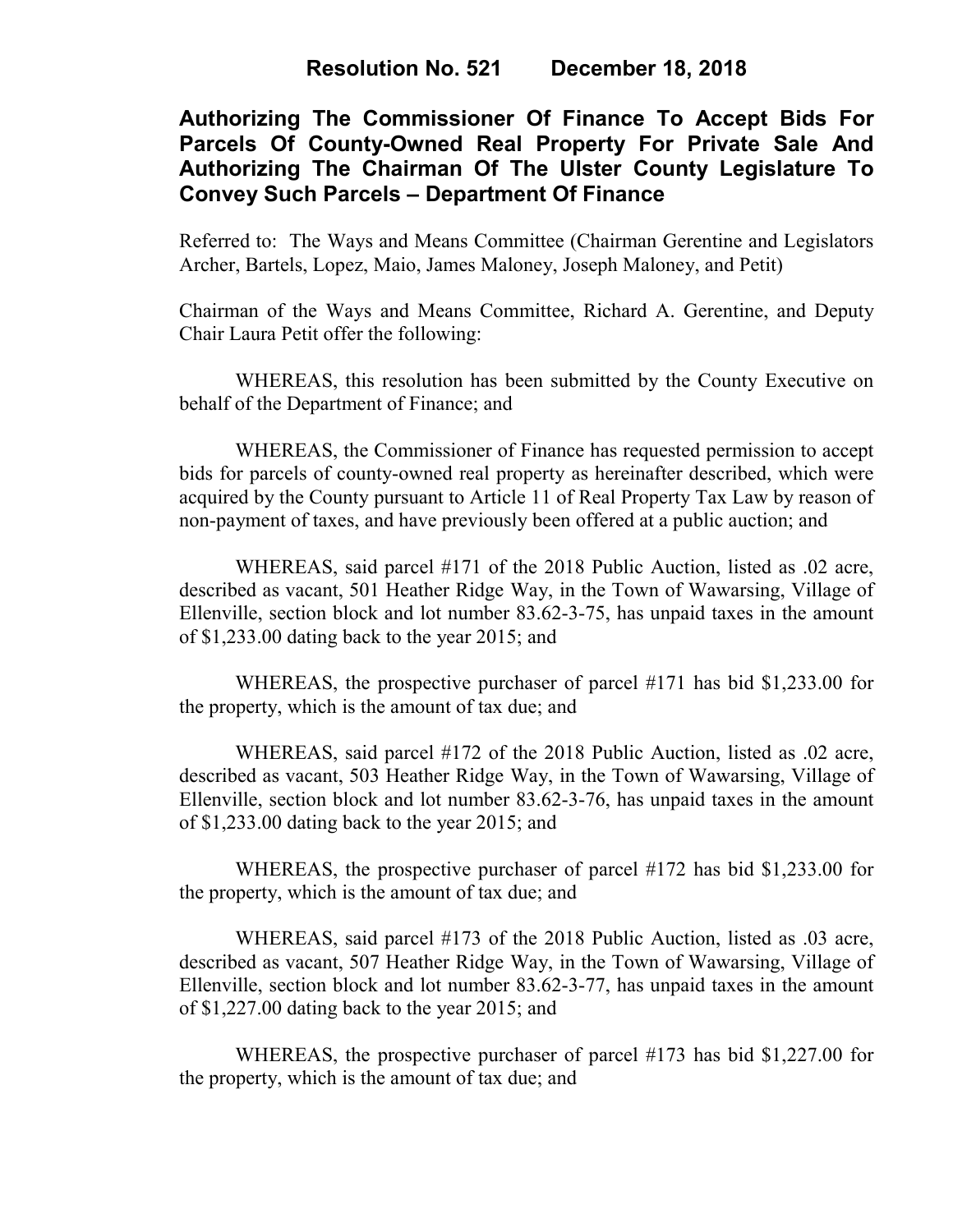#### **- Page 2 -**

## **Resolution No. 521 December 18, 2018**

# **Authorizing The Commissioner Of Finance To Accept Bids For Parcels Of County-Owned Real Property For Private Sale And Authorizing The Chairman Of The Ulster County Legislature To Convey Such Parcels – Department Of Finance**

WHEREAS, said parcel #174 of the 2018 Public Auction, listed as .02 acre, described as vacant, 510 Heather Ridge Way, in the Town of Wawarsing, Village of Ellenville, section block and lot number 83.62-3-78, has unpaid taxes in the amount of \$1,240.00 dating back to the year 2015; and

WHEREAS, the prospective purchaser of parcel #174 has bid \$1,240.00 for the property, which is the amount of tax due; and

WHEREAS, said parcel #175 of the 2018 Public Auction, listed as .02 acre, described as vacant, 508 Heather Ridge Way, in the Town of Wawarsing, Village of Ellenville, section block and lot number 83.62-3-79, has unpaid taxes in the amount of \$1,238.00 dating back to the year 2015; and

WHEREAS, the prospective purchaser of parcel #175 has bid \$1,238.00 for the property, which is the amount of tax due; and

WHEREAS, said parcel #176 of the 2018 Public Auction, listed as .02 acre, described as vacant, 506 Heather Ridge Way, in the Town of Wawarsing, Village of Ellenville, section block and lot number 83.62-3-80, has unpaid taxes in the amount of \$1,233.00 dating back to the year 2015; and

WHEREAS, the prospective purchaser of parcel #176 has bid \$1,233.00 for the property, which is the amount of tax due; and

WHEREAS, said parcel #179 of the 2018 Public Auction, listed as .68 acre, described as vacant, 151 Center St., in the Town of Wawarsing, Village of Ellenville, section block and lot number 91.22-1-12, has unpaid taxes in the amount of \$3,923.00 dating back to the year 2015; and

WHEREAS, the prospective purchaser of parcel #179 has bid \$3,923.00 for the property which are the taxes due; and

WHEREAS, the prospective purchasers shall be responsible for the 2018-19 school tax and all subsequent tax levies; and

WHEREAS, these conveyances constitute Type II actions under section 4.1.5 of the County of Ulster's State Environmental Quality Review Act (SEQRA) Type II List that was adopted in Resolution No. 118 on April 20, 2010; and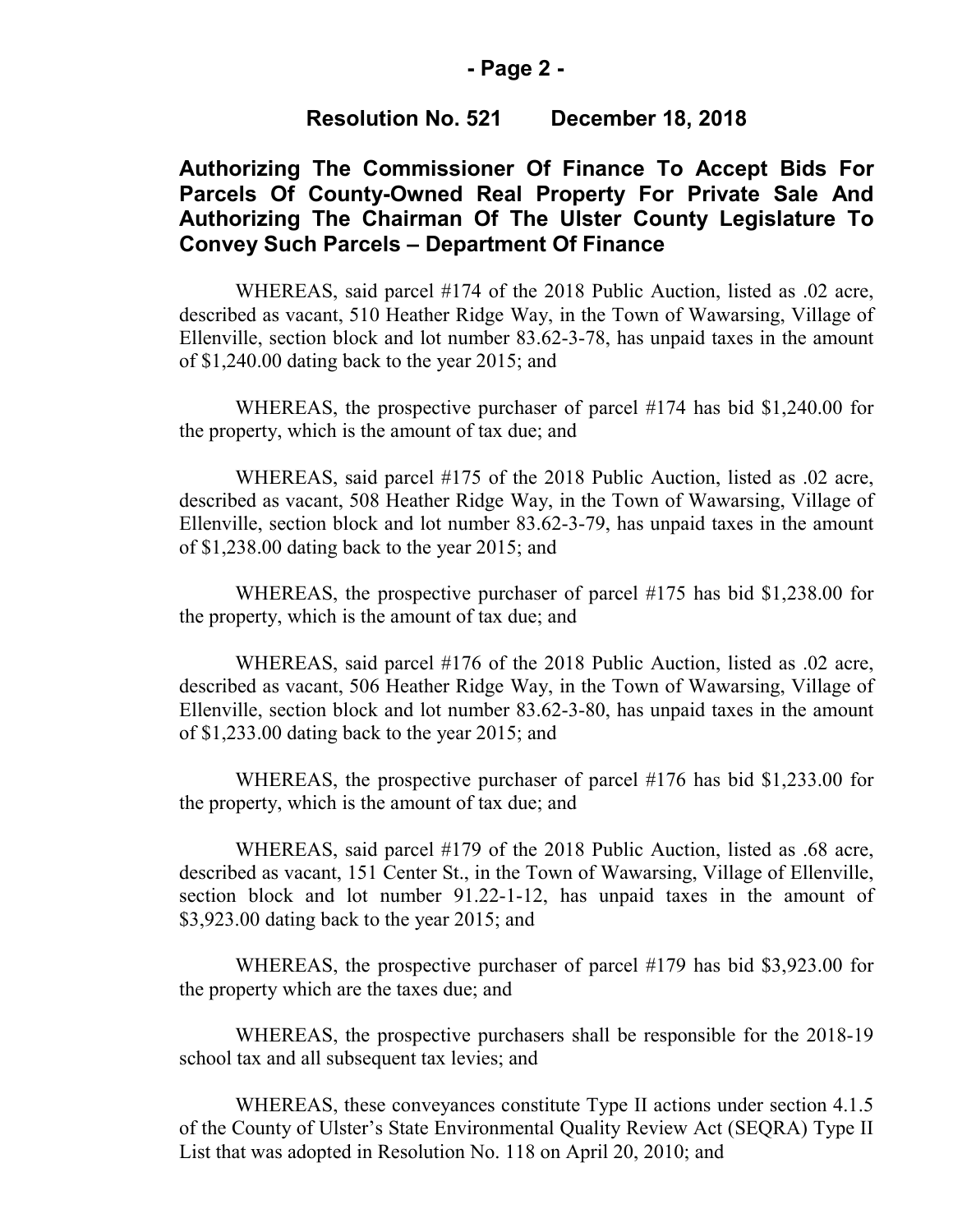## **- Page 3 -**

# **Resolution No. 521 December 18, 2018**

# **Authorizing The Commissioner Of Finance To Accept Bids For Parcels Of County-Owned Real Property For Private Sale And Authorizing The Chairman Of The Ulster County Legislature To Convey Such Parcels – Department Of Finance**

WHEREAS, as per section 3 of the County's Type II List, these actions do not pose a significant potential environmental impact and may be progressed as Type II actions in accordance with 6 NYCRR Part 617 of SEQRA; now, therefore be it

RESOLVED, that the Ulster County Commissioner of Finance is authorized to accept payment as follows:

| <b>PREVIOUS OWNER</b>                                                                         | <b>TOWN</b>                           | <b>BIDDER</b>                                                                | <b>BID AMOUNT</b> |
|-----------------------------------------------------------------------------------------------|---------------------------------------|------------------------------------------------------------------------------|-------------------|
| Valley Services Inc.<br>SBL#: 83.62-3-75<br>Parcel $# 171$<br>Unpaid Taxes: \$1,233.00        | Wawarsing<br>Village of<br>Ellenville | Heather Q LLC<br>265 Sunrise Highway, Suite 50<br>Rockville Centre, NY 11570 | \$1,233.00        |
| Valley Services Inc.<br>SBL#: 83.62-3-76<br>Parcel #172<br>Unpaid Taxes: \$1,233.00           | Wawarsing<br>Village of<br>Ellenville | Heather Q LLC<br>265 Sunrise Highway, Suite 50<br>Rockville Centre, NY 11570 | \$1,233.00        |
| Valley Services Inc.<br>SBL#: 83.62-3-77<br>Parcel $# 173$<br><b>Unpaid Taxes: \$1,227.00</b> | Wawarsing<br>Village of<br>Ellenville | Heather Q LLC<br>265 Sunrise Highway, Suite 50<br>Rockville Centre, NY 11570 | \$1,227.00        |
| Valley Services Inc.<br>SBL#: 83.62-3-78<br>Parcel $# 174$<br>Unpaid Taxes: \$1,240.00        | Wawarsing<br>Village of<br>Ellenville | Heather Q LLC<br>265 Sunrise Highway, Suite 50<br>Rockville Centre, NY 11570 | \$1,240.00        |
| Valley Services Inc.<br>SBL#: 83.62-3-79<br>Parcel #175<br>Unpaid Taxes: \$1,238.00           | Wawarsing<br>Village of<br>Ellenville | Heather Q LLC<br>265 Sunrise Highway, Suite 50<br>Rockville Centre, NY 11570 | \$1,238.00        |
| Valley Services Inc.<br>SBL#: 83.62-3-80<br>Parcel $# 176$<br>Unpaid Taxes: \$1,233.00        | Wawarsing<br>Village of<br>Ellenville | Heather Q LLC<br>265 Sunrise Highway, Suite 50<br>Rockville Centre, NY 11570 | \$1,233.00        |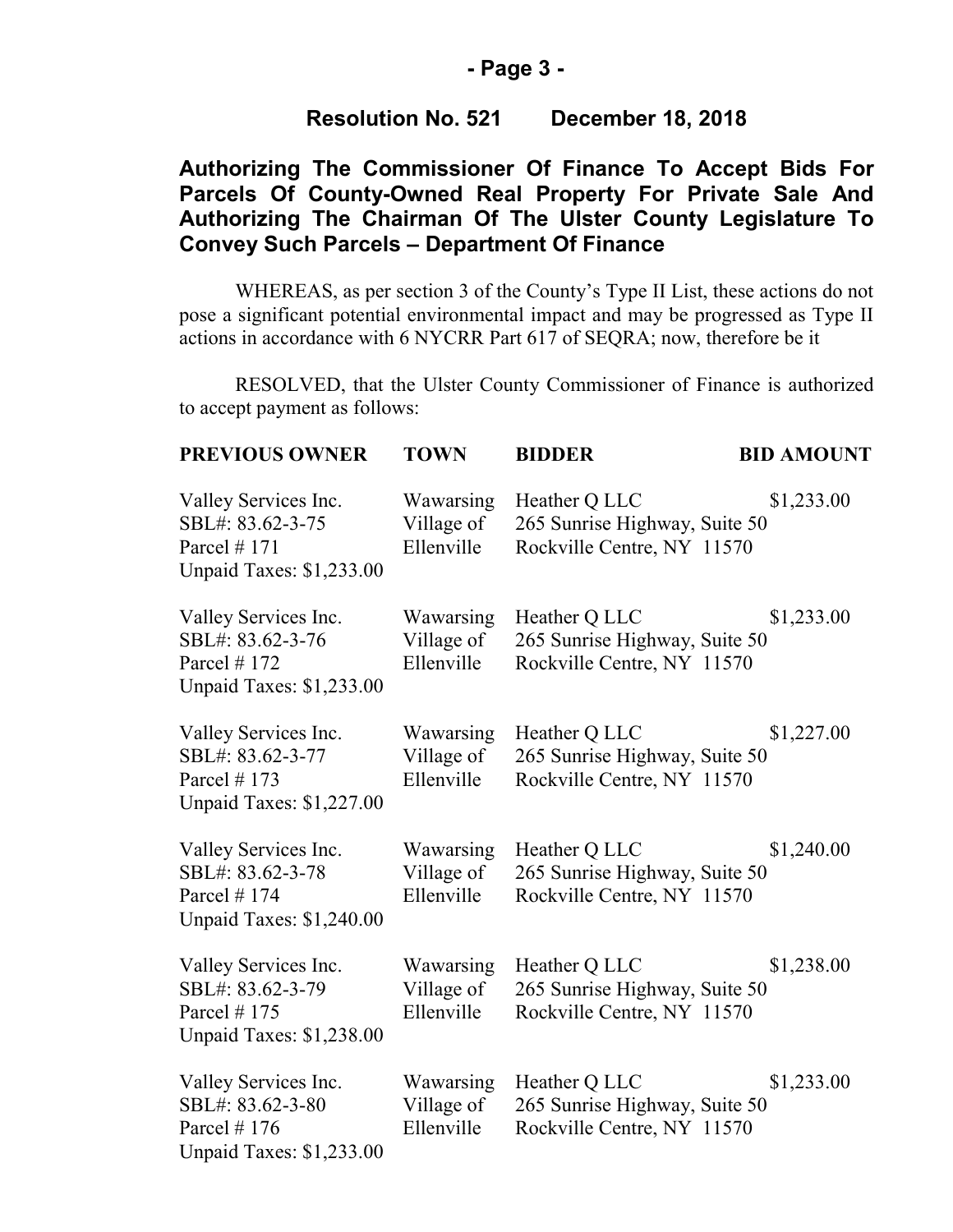### **- Page 4 -**

## **Resolution No. 521 December 18, 2018**

**Authorizing The Commissioner Of Finance To Accept Bids For Parcels Of County-Owned Real Property For Private Sale And Authorizing The Chairman Of The Ulster County Legislature To Convey Such Parcels – Department Of Finance**

| <b>PREVIOUS OWNER</b>                    | <b>TOWN</b> | <b>BIDDER</b>                                             | <b>BID AMOUNT</b> |
|------------------------------------------|-------------|-----------------------------------------------------------|-------------------|
| Thomas Jr., Tyrone E<br>SBL#: 91.22-1-12 |             | Wawarsing Hopper, Earl Russell<br>Village of 10 Grand St. | \$3,923.00        |
| Parcel # 179                             |             | Ellenvile Newburgh, NY 12550                              |                   |
| <b>Unpaid Taxes: \$3,923.00</b>          |             |                                                           |                   |

and, be it further,

RESOLVED, that the Chairman of the Ulster County Legislature is authorized and directed to make, execute and deliver to said bidder making payment, a quitclaim deed conveying the interest of the County in said parcel, which quitclaim deed shall contain the covenant that the said County of Ulster shall in no event be or become liable for any defects in title conveyed for any cause whatsoever, and that no claim or demand of any nature shall ever be made against the County of Ulster arising from such sale, conveyance or the proceedings leading thereto,

and move its adoption.

### ADOPTED BY THE FOLLOWING VOTE:

AYES: 21 NOES: 0 (Absent: Legislators Collins and Maio)

Passed Committee: Ways and Means on December 11, 2018

FINANCIAL IMPACT: TOTAL UNPAID TAXES: \$11,327.00 TOTAL ACCEPTED BIDS: \$11,327.00